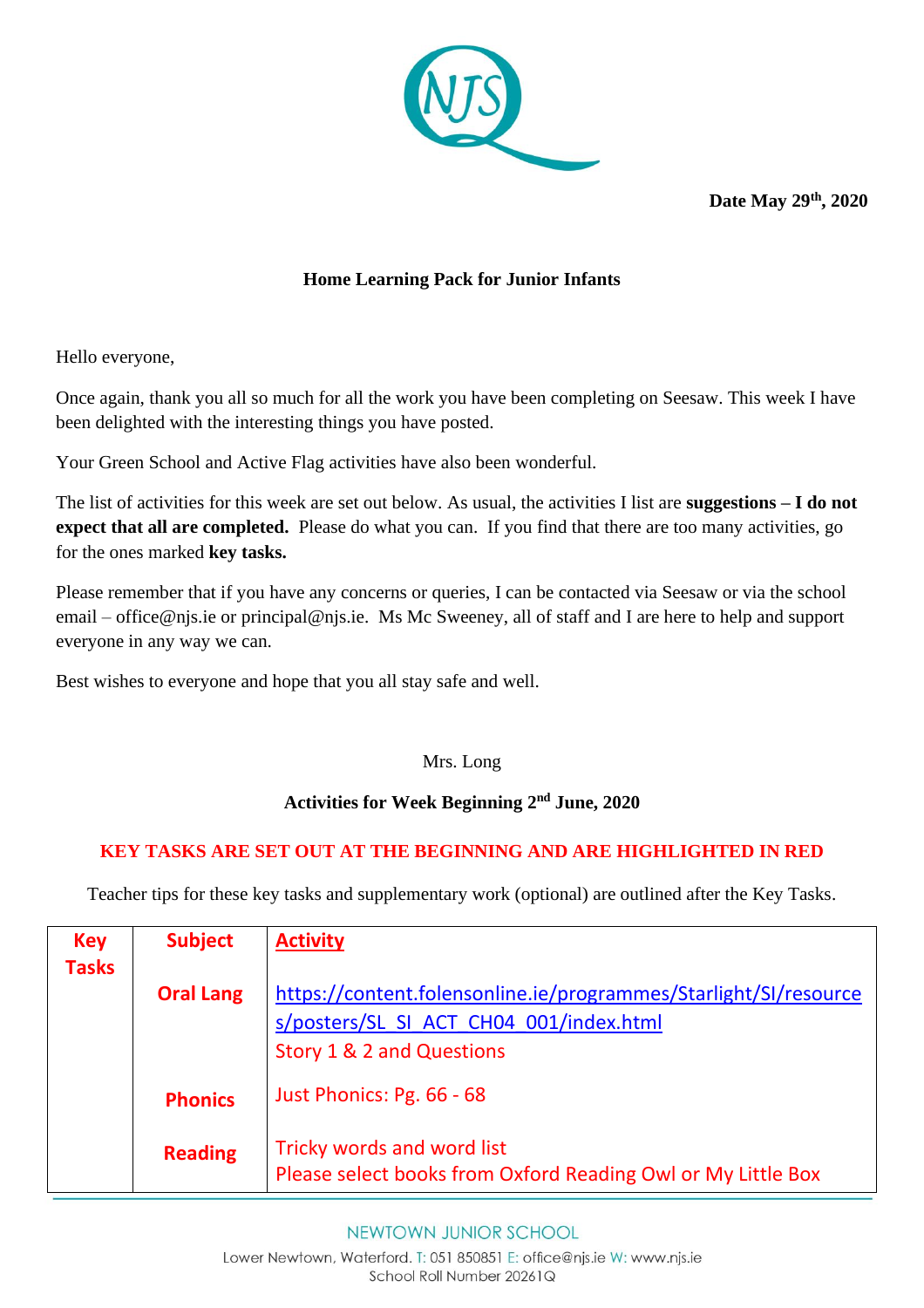|                    | 2010                                                                                                  |
|--------------------|-------------------------------------------------------------------------------------------------------|
| <b>Handwriting</b> | Nelson Book B pages 22 - 25                                                                           |
| <b>Writing</b>     | Listen to 'Superworm'. Draw a picture and write a sentence about<br>your favourite part of the story. |
| <b>Maths</b>       | Busy at Maths pgs $106 - 107$ .<br>Home School Link Book pages 33 and 34                              |
| <b>Drama</b>       | The Garden / The Garden Centre                                                                        |

# **Further information on Key Tasks and list of other activities**

| <b>Phonologic</b><br>al | <b>Seesaw App - Rhyming Match Quiz</b>                                                                                               |  |
|-------------------------|--------------------------------------------------------------------------------------------------------------------------------------|--|
| <b>Awareness</b>        | Match the rhyming pairs together.                                                                                                    |  |
|                         | Seesaw App – Rhyming Sort – App activity                                                                                             |  |
| Oral                    | <b>Kate's Garden</b>                                                                                                                 |  |
| <b>Language</b>         | If this is your first time using Folens Online:                                                                                      |  |
|                         | 1. Click on the link below.                                                                                                          |  |
|                         | 2. Register as a teacher. Roll number: Prim20                                                                                        |  |
|                         | 3. They will say to use the activation code sent to your email, but you do not                                                       |  |
|                         | need it. Simply sign in with your email and password and it will bring you                                                           |  |
|                         | straight to the lesson below.                                                                                                        |  |
|                         | https://content.folensonline.ie/programmes/Starlight/SI/resources/posters/SL SI                                                      |  |
|                         | ACT CH04 001/index.html                                                                                                              |  |
|                         | Teacher Tip: If you cannot access the website by clicking the link above, copy and<br>paste the link onto your internet address bar. |  |
|                         | <b>Key Tasks</b>                                                                                                                     |  |
|                         | Play Story 1 (starters) and Story 2 (flyers) for your child.                                                                         |  |
|                         | Click on <b>Questions</b> . Listen to each question and discuss the answers                                                          |  |
|                         | encouraging your child to use full sentences.                                                                                        |  |
|                         | <b>Optional Extra</b>                                                                                                                |  |
|                         | Seesaw App – Spot the Difference – The School Garden                                                                                 |  |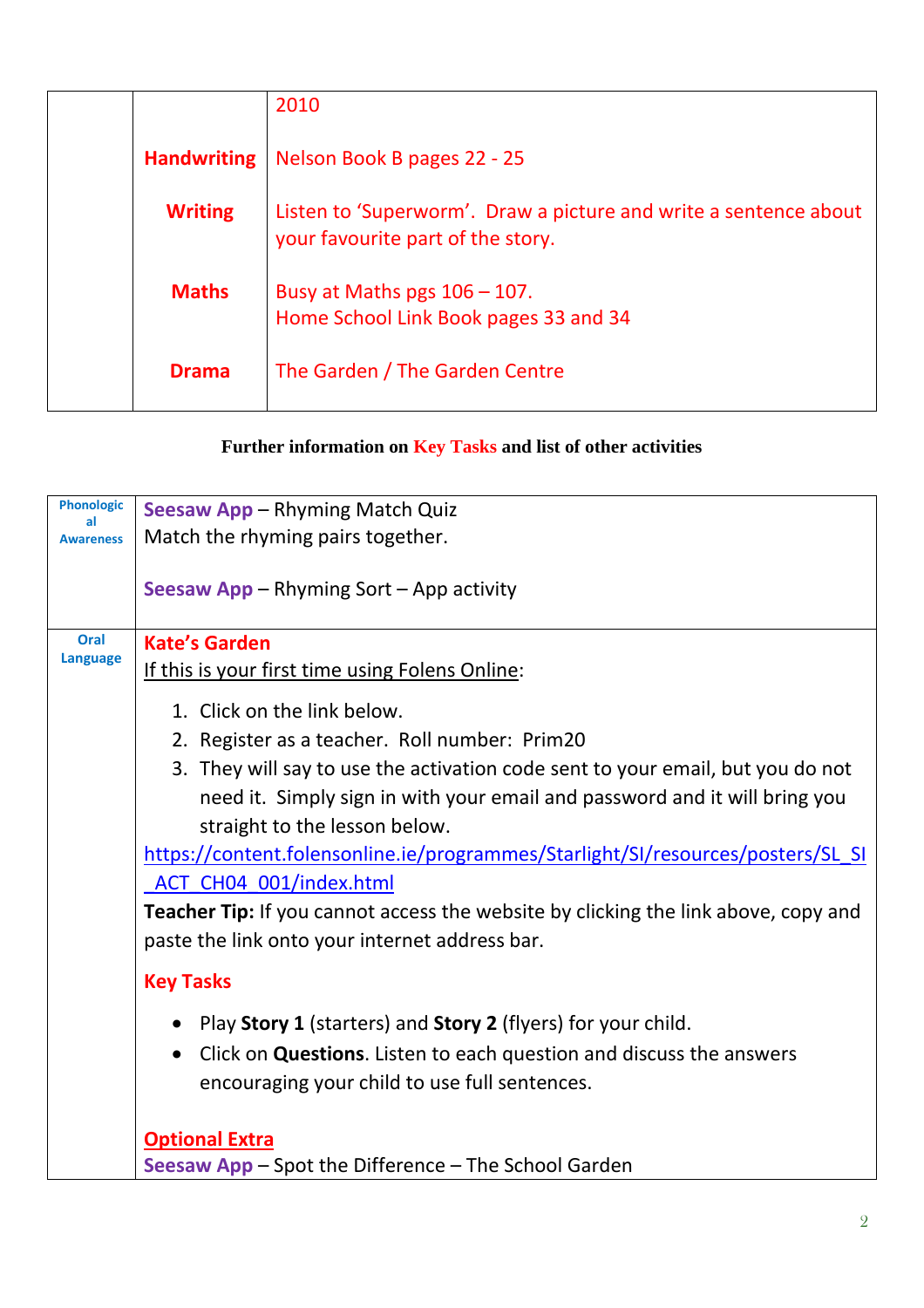|                                              | Can you find six things that are different in the two pictures?<br>Encourage the children to explain rather than point.                                                                                                                                                                                                                                                                                                                                                            |                                                                                                         |        |           |        |  |  |
|----------------------------------------------|------------------------------------------------------------------------------------------------------------------------------------------------------------------------------------------------------------------------------------------------------------------------------------------------------------------------------------------------------------------------------------------------------------------------------------------------------------------------------------|---------------------------------------------------------------------------------------------------------|--------|-----------|--------|--|--|
| <b>Phonics</b>                               | <b>Key Task</b><br><b>Just Phonics:</b> Focus on letter names as well as letter sounds.                                                                                                                                                                                                                                                                                                                                                                                            |                                                                                                         |        |           |        |  |  |
|                                              | Pg. 66                                                                                                                                                                                                                                                                                                                                                                                                                                                                             |                                                                                                         | Pg. 67 |           | Pg. 68 |  |  |
|                                              | <b>Optional Extra</b><br><b>Phonics Game:</b> Click on the link below to play 'Fishy Phonics.<br>https://www.phonicsbloom.com/uk/game/fishy-phonics?phase=2<br>Seesaw App - Fishy Phonics - Link to game available.                                                                                                                                                                                                                                                                |                                                                                                         |        |           |        |  |  |
| <b>Readin</b><br>g                           | <b>Key Task</b><br><b>Seesaw App - Tricky Words Overview Card</b><br>Ideally, practice these words every day.                                                                                                                                                                                                                                                                                                                                                                      |                                                                                                         |        |           |        |  |  |
| like<br>said<br>have                         |                                                                                                                                                                                                                                                                                                                                                                                                                                                                                    |                                                                                                         |        | <b>SO</b> |        |  |  |
| <b>Key Task</b><br>Read the following words: |                                                                                                                                                                                                                                                                                                                                                                                                                                                                                    |                                                                                                         |        |           |        |  |  |
|                                              | mud                                                                                                                                                                                                                                                                                                                                                                                                                                                                                | from                                                                                                    | grill  | spot      | lap    |  |  |
|                                              | Mum                                                                                                                                                                                                                                                                                                                                                                                                                                                                                | fan                                                                                                     | flat   | lamp      | Dad    |  |  |
|                                              | <b>Oxford Owls: Log onto Oxford Owls.</b><br>Sign in and there are lots of e-books at each level for the children to read online.<br>It is important that your child reads with you every day.<br>My Little Box 2010: Log onto https://edcolearning.ie/<br>Username: primaryedcobooks Password: edco2020<br>Search for 'My Little Box 2010'. This is good for drawing attention to some of<br>their tricky words.<br><b>Superworm</b><br>Listen to 'Superworm' by Julia Donaldson. |                                                                                                         |        |           |        |  |  |
|                                              | https://www.youtube.com/watch?v=7Jnk3XApKBg&t=6s                                                                                                                                                                                                                                                                                                                                                                                                                                   |                                                                                                         |        |           |        |  |  |
|                                              | $\bullet$                                                                                                                                                                                                                                                                                                                                                                                                                                                                          | • Identify and discuss any words they may not understand.<br>Draw their attention to the rhyming words. |        |           |        |  |  |
|                                              | Complete comprehension (matching) activity attached to the link on<br>$\bullet$                                                                                                                                                                                                                                                                                                                                                                                                    |                                                                                                         |        |           |        |  |  |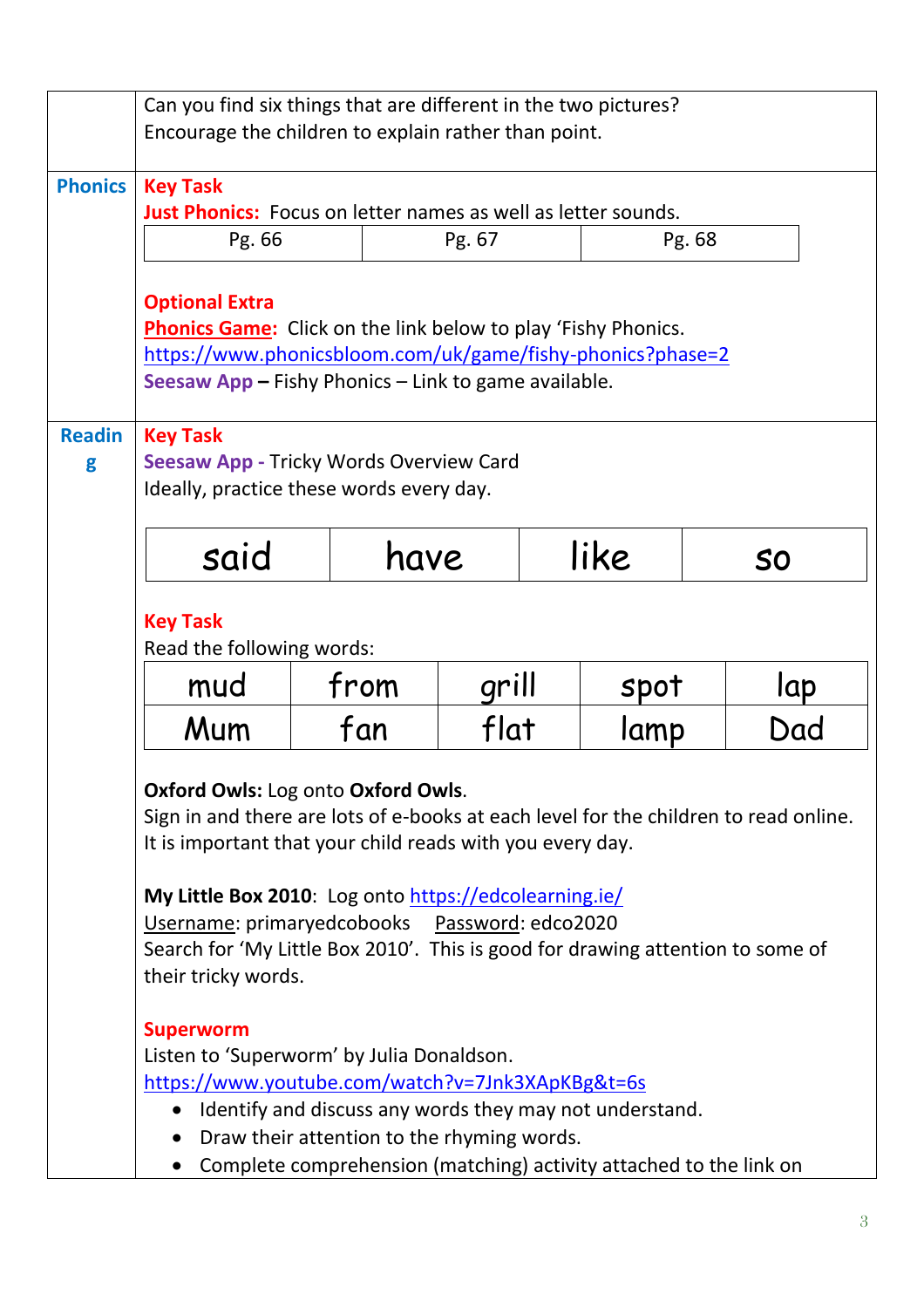|                | seesaw.                                                                         |                                                 |  |  |  |  |
|----------------|---------------------------------------------------------------------------------|-------------------------------------------------|--|--|--|--|
|                | Seesaw $App - Superworm - Link to story and matching activity.$                 |                                                 |  |  |  |  |
|                | <b>Optional Extras - Other books you can listen to and enjoy!</b>               |                                                 |  |  |  |  |
|                | Seesaw App - 'The Tiny Seed' by Eric Carle                                      |                                                 |  |  |  |  |
|                |                                                                                 |                                                 |  |  |  |  |
| Hand-          | <b>Key Task</b>                                                                 |                                                 |  |  |  |  |
| writing        | V Pg. 22 & 23                                                                   | w Pg. 24 & 25                                   |  |  |  |  |
|                | Teacher Tip - Letter Formation Song - 'Sliding Down to the End of the Alphabet' |                                                 |  |  |  |  |
|                | https://www.youtube.com/watch?v=6wKLhf6ANQ8                                     |                                                 |  |  |  |  |
|                | Listen to the song as far as 'w'.                                               |                                                 |  |  |  |  |
|                | v - v slides down, v slides up                                                  |                                                 |  |  |  |  |
|                | $w$ – slide down and up and do it again                                         |                                                 |  |  |  |  |
|                | Seesaw $App - Copy$ of the assigned pages                                       |                                                 |  |  |  |  |
|                | Sliding Down to the End of the Alphabet                                         |                                                 |  |  |  |  |
| <b>Writing</b> | <b>Key Task</b>                                                                 |                                                 |  |  |  |  |
|                | <b>Seesaw App</b> $-$ Superworm $-$ Favourite Part of the Story                 |                                                 |  |  |  |  |
|                | Listen to 'Superworm' by Julia Donaldson. Draw and write a simple sentence      |                                                 |  |  |  |  |
|                | about your favourite part of the story.                                         |                                                 |  |  |  |  |
|                | This can be completed in their copy or on the sheet provided.                   |                                                 |  |  |  |  |
| <b>Maths</b>   | <b>Days of the Week</b>                                                         |                                                 |  |  |  |  |
|                | Seesaw App - Days of the Week - The Singing Walrus - Song                       |                                                 |  |  |  |  |
| Days of        |                                                                                 | Uncle Tom's Days of the Week Game - Online game |  |  |  |  |
| the            | Days of the Week - App Activity                                                 |                                                 |  |  |  |  |
| <b>Week</b>    | Key Questions Pgs. 106 & 107                                                    |                                                 |  |  |  |  |
|                | <b>Activity 1</b>                                                               | <b>Activity 2</b>                               |  |  |  |  |
|                | <b>Key Task</b>                                                                 | <b>Key Task</b>                                 |  |  |  |  |
|                | Busy At Maths Pg. 106                                                           | Busy At Maths Pg. 107                           |  |  |  |  |
|                | (See Key Questions on Seesaw App)                                               | (See Key Questions on Seesaw App)               |  |  |  |  |
|                | <b>Activity 3</b>                                                               |                                                 |  |  |  |  |
|                | <b>Key Task</b>                                                                 |                                                 |  |  |  |  |
|                | Busy At Maths Home School / Links Pg. 33 & 34                                   |                                                 |  |  |  |  |
|                |                                                                                 |                                                 |  |  |  |  |
| <b>Gaeilge</b> | <b>An Teilifís</b>                                                              |                                                 |  |  |  |  |
|                | <b>Ceacht 1</b>                                                                 |                                                 |  |  |  |  |